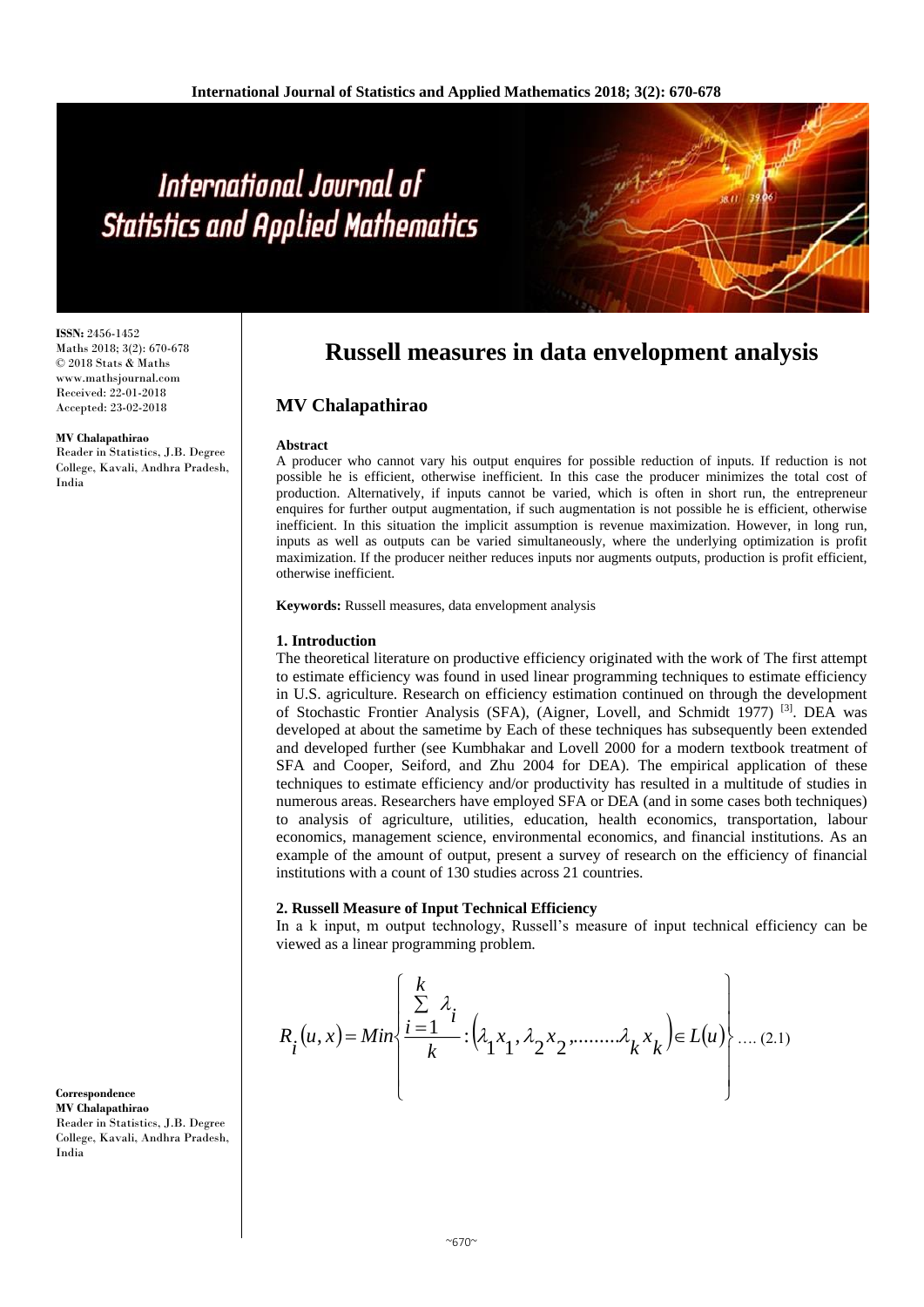

- P is inefficient DMU
- Isoquant  $L(u) = Eff L(u)$  U Weff  $L(u)$

• Radial measure of technical efficiency: 
$$
\frac{OQ}{OP}
$$

- Q is weakly efficient input combination
- Input  $x_1$  can be further reduced, so that P can be compared with R that belongs to Eff L (u)
- The line segment SR constitutes the efficient subset of Isoq L (u)

• The Russell measure of technical efficiency minimizes 
$$
\frac{\lambda_1 + \lambda_2}{2}
$$
,

Subject to the condition that

$$
0 \le \lambda_1 \le 1, \quad 0 \le \lambda_2 \le 1, \qquad \left(\lambda_1 x, \lambda_2 x_2\right) \in L(u)
$$

To estimate Russell measure of technical efficiency, we solve the Following linear programming problem

$$
Min\sum_{k\,=\,1}^s\frac{\lambda_k}{s}
$$

Subject to

$$
\sum_{j=1}^{n} \delta_{j} u_{jj} \geq u_{j0}, \qquad i = 1, 2, \dots, m
$$
\n
$$
\sum_{j=1}^{n} \delta_{j} x_{jj} \geq \lambda_{i} x_{j0}, \qquad l = 1, 2, \dots, s
$$
\n
$$
\delta_{j} \geq 0
$$
\n
$$
0 \leq \lambda_{2} \leq 1
$$
\n
$$
\sum_{j=1}^{s} \lambda_{k}
$$
\nMinimization of  $\frac{k=1}{s}$  is same as minimization of  $\sum_{k=1}^{s} \lambda_{k}$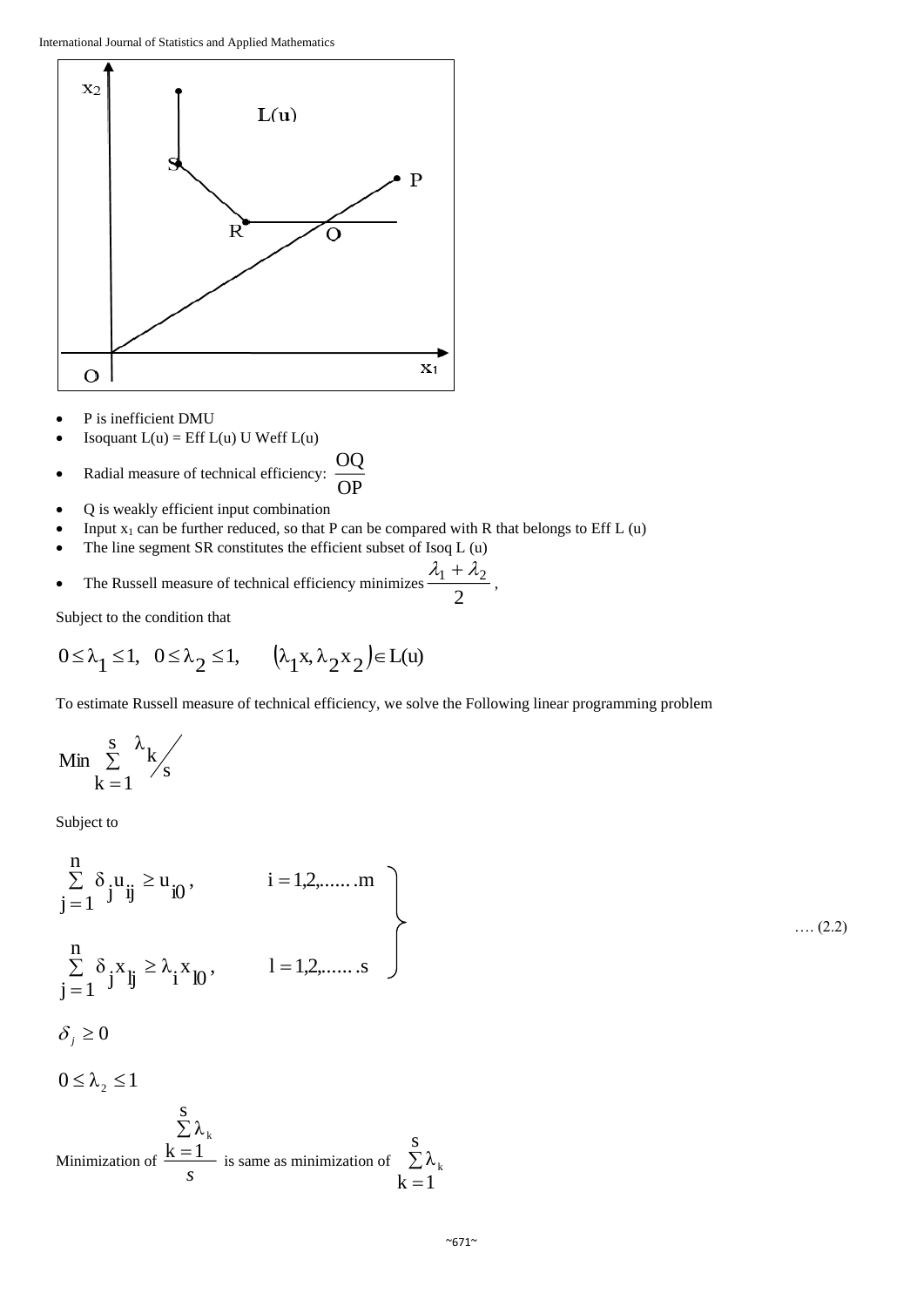## **3. Russell Cost Measure of Technical Efficiency**

The Farrell input technical efficiency can be given a Cost interpretation.

$$
ITE = \frac{p(\lambda x_0)}{px_0} \tag{3.1}
$$

- $\lambda x_0$  is radially reduced input that belongs to isoquant of the input level set  $L(u_0)$
- $p(\lambda x_0)$  is cost of  $\lambda x_0$
- $px_0$  is cost of  $x_0$
- *ITE* =  $\lambda$
- cost interpreted ratio also leads to the same input technical efficiency measure

However the cost interpretation given to Russell input technical efficiency does not yield input technical efficiency measure. This phenomenon occurs since Russell technical efficiency measure is non-radial.

Let  $\lambda_1$  and  $\lambda_2$  be the rates at which inputs are reduced so that  $(\lambda_1x_{10},\lambda_2x_{20})$   $\in$  Eff L(u)

- $\bullet \quad (x_{10}, x_{20})$ Is observed input vector.
- $\bullet$   $(p_1, p_2)$  is input price vector
- cost of observed input vector:  $p_1x_{10} + p_2x_{20}$
- cost of Russell technically efficient input vector:  $\lambda_1 p_1 x_{10} + \lambda_2 p_2 x_{20}$
- Russell cost measure of input technical efficiency is,

$$
\frac{\lambda_1 p_1 x_{10} + \lambda_2 p_2 x_{20}}{p_1 x_{10} + p_2 x_{20}}
$$

Where the denominator is observed cost. More generally, fork input case, this measure takes the form,

$$
\sum_{i=1}^{k} \lambda_i p_i x_{i0} \qquad \qquad \dots (3.2)
$$

#### **4. Russell Measure of Input Allocative Efficiency**

The Russell measure of input allocative efficiency is defined as the ratio of factor minimal cost to the cost measure of Russell input technical efficiency.

$$
\frac{Q(u_0, p)}{\sum_{i=1}^k \lambda_i p_i x_{i0}} \qquad \qquad \dots (4.1)
$$

Where  $\mathit{Q}(u_0, p)$  is the factor minimal cost obtained by solving the following optimization problem:

$$
Q(u_0, p) = Min\{px : x \in L(u_0)\}
$$

# **5. Russell Measure of Overall Technical Efficiency**

The Russell measure of overall technical efficiency depends on the input and output vectors, viz.,  $x_0$  and  $u_0$  of the decision making unit in focus. Consequently, the measure is defined as,

$$
\frac{Q(u_0, p)}{px_0}
$$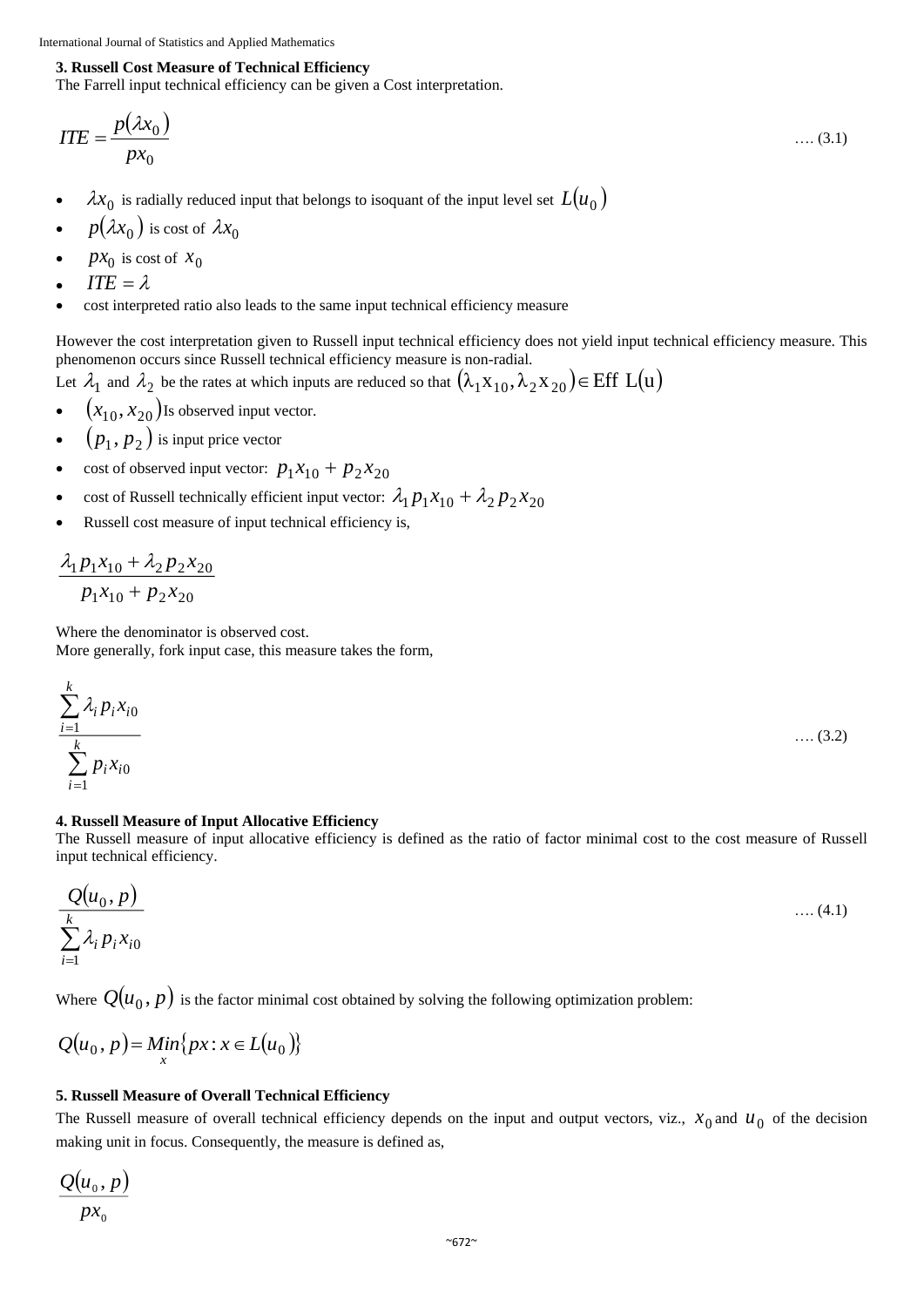However, the above ratio measures overall input cost efficiency in Farrell's measurement.

$$
\frac{Q(u_0, p)}{px_0} = \left(\frac{Q(u_0, p)}{\sum_{i=1}^k \lambda_i p_i x_{i0}} \right) \left(\frac{\sum_{i=1}^k \lambda_i p_i x_{i0}}{px_0}\right) \qquad \qquad \dots (5.1)
$$

Thus, Russell measure of overall input technical efficiency can be decomposed into the product of Russell input allocative efficiency and measure of overall technical efficiency.

## **6. Russell Output Measures of Productive Efficiencies**

- Efficiencies are measured comparing the observed output vectors with efficient output vectors which belong to Eff  $P(x_0)$
- $P(x)$  is output level set
- Augmentation of additional outputs are non-radial
- The various efficiencies are obtained by appropriately formulating and solving linear programming problems.

#### **i) Russell Output Measure of Technical Efficiency**

Let  $x_0$  be the input vector of the DMU whose output efficiency is under evaluation. The Russell output measure of technical efficiency is defined as,

$$
R_{0}(x_{0}, u_{0}) = Max \left\{ \frac{\sum_{i=1}^{m} \theta_{i}}{m} : (\theta_{1} u_{1}, ..., \theta_{m} u_{m}) \in p(x_{0}), \theta_{i} \ge 1, i = 1, 2, ... m \right\}
$$
 .... (6.1)

$$
\sum_{i=1}^{m} \theta_i
$$
  
Maximizing  $\frac{i = 1}{m}$  is same as maximizing the sum  $\sum_{i=1}^{m} \theta_i$ 

$$
mR_0(x_0, u_0) = Max \left\{ \sum_{i=1}^{m} \theta_i : (\theta_1 u_1, \theta_2 u_2, \dots, \theta_m u_m) \in p(x_0) \right\}
$$

#### **ii) Russell Revenue Measure of Output Technical Efficiency**

Let  $u_0$  be the output vector of the DMU whose efficiency is under evaluation. If r is the revenue vector, the Russell revenue measure of output technical efficiency is the ratio of potential output revenue to the realized revenue at output price vector r. The measure takes the following form:

$$
\frac{\sum_{j=1}^{m} \theta_j r_j u_{0j}}{\sum_{j=1}^{m} r_j u_{0j}}
$$
 .... (6.2)

The above measure reduced to the Farrell output technical efficiency measure if and only if,

$$
\theta_j = \theta, j = 1, 2, \dots, m
$$

Russell revenue measure of output technical efficiency may be viewed as a derived measure. If production technology is piecewise linear, we first solve the following linear programming problem: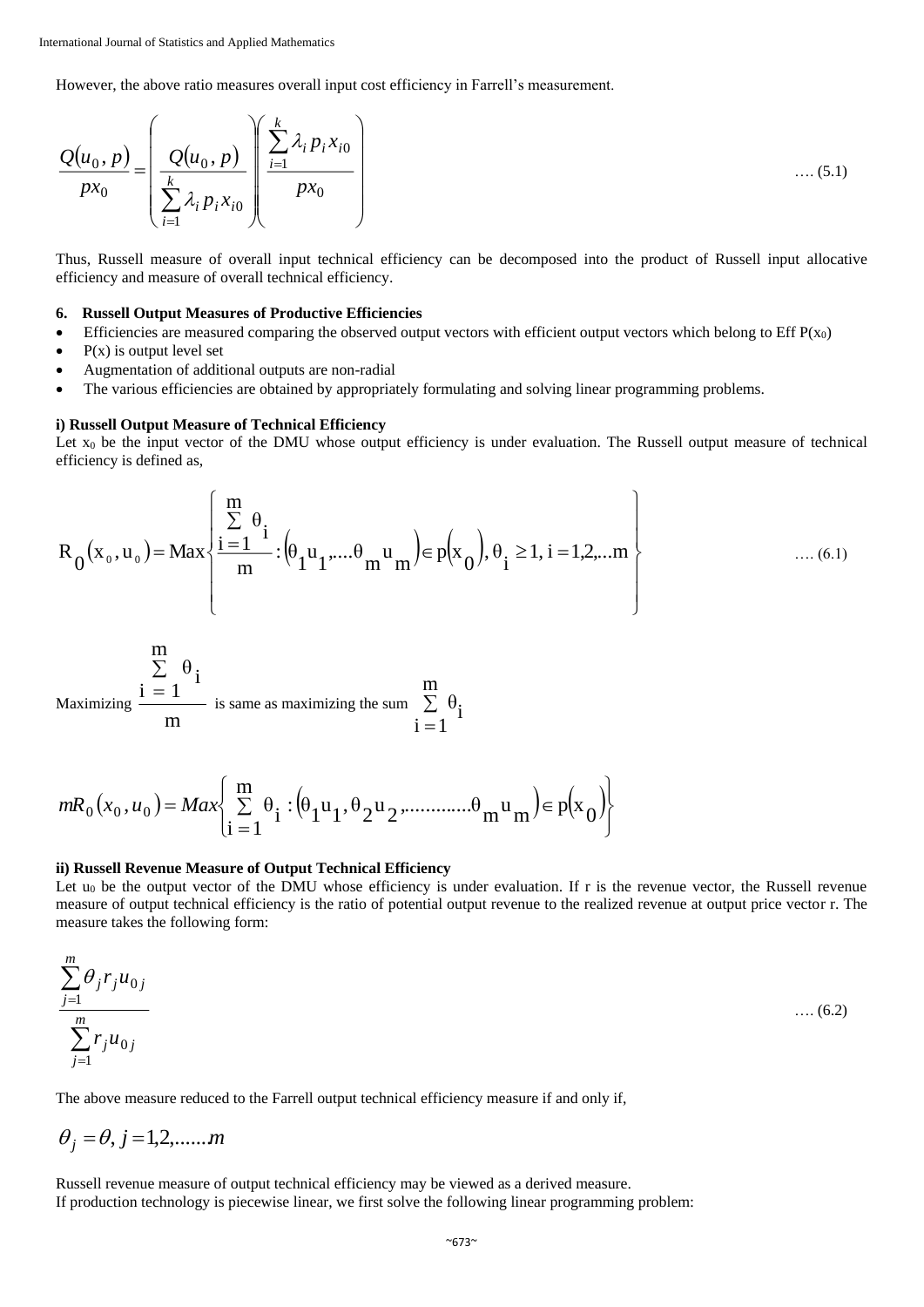$$
Max \sum_{j=1}^{m} \theta_j
$$
  
Subject to  $\sum_{i=1}^{n} \lambda_i X_{ij} \le X_{0j}$ ,  $j = 1, 2, \dots, m$   

$$
\sum_{i=1}^{n} \lambda_i u_{ij} \ge \theta_j u_{0j}
$$
,  $j = 1, 2, \dots, m$   
 $\lambda_j \ge 0$  (6.3)

Since  $r_j$ ,  $u_{0j}$  are known and  $\theta_j$  are obtained as solution of the above LPP we obtain,

$$
\sum_{j=1}^m \theta_j r_j u_{0j}
$$

*m*

# **iii) Russell Overall Output Efficiency Measure**

The overall output efficiency measure of Russell is the ratio of maximal revenue to observed revenue. It depends on output price vector, observed input and output vectors of the DMU whose efficiency is under evaluation. Maximum revenue can be estimated solving the following optimization problem:

$$
R(x_0, r) = \max_u \{ru : u \in p(x_0)\}
$$

If production technology is piecewise linear, under certain assumptions potential revenue can be obtained by solving the following linear programming problem.

$$
R(x_0,r) = \max \quad ru
$$

Subject to  $\sum \lambda_i x_i \leq x_0$ 1  $x_i \leq x$ *n i*  $\sum_{i=1} \lambda_i x_i \leq$  $\lambda$ :  $u_{\rm i} \geq u$ *n i*  $\sum \lambda_i u_i \geq$  $=1$  $\lambda$ .  $\lambda_i \geq 0$ 

…. (6.4)

# **7. Russell Output Allocative Efficiency Measure**

This measure is viewed as the ratio of potential revenue to the revenue attained at

$$
(\theta_1u_1,\theta_2u_2............\theta_mu_m)\!\in\! \mathit{Eff}~p(x_0)
$$

• Potential revenue:  $R(x_0, r)$ 

• 
$$
(\theta_1 u_1, \theta_2 u_2, \dots, \theta_m u_m) \in \text{Eff } p(x_0) \text{ and}
$$

The revenue attained at this point is

$$
\sum_{j=1}^m \theta_j r_j u_{0j}
$$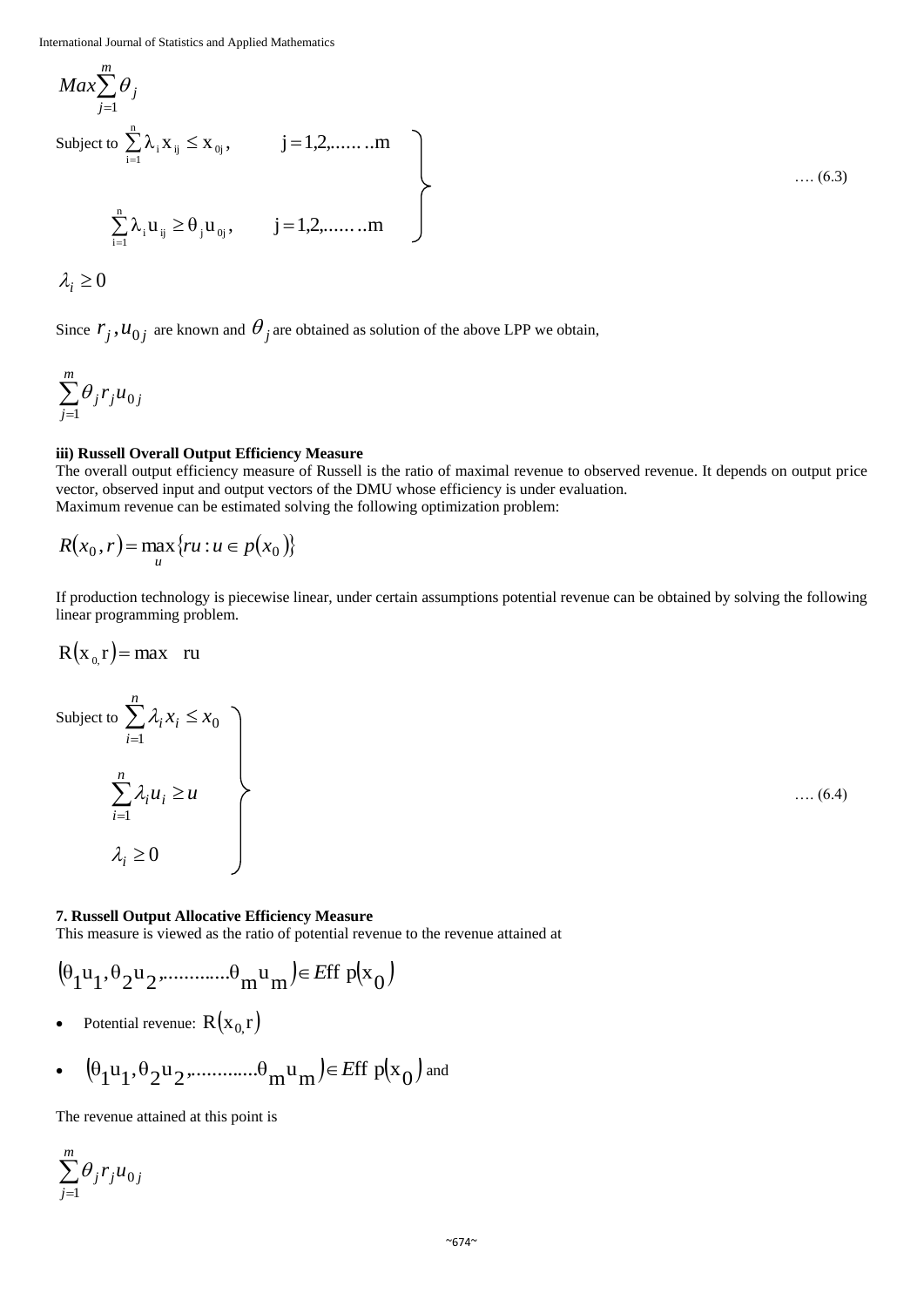Allocative efficiency measure:

$$
\frac{R(x_0,r)}{\sum\limits_{j=1}^m \theta_j r_j u_{0j}}
$$

Russell overall output efficiency measure can be decomposed into the product of Russell revenue measure of output technical efficiency and Russell output allocative efficiency measure.

$$
\frac{\mathbf{R}(\mathbf{x}_0, \mathbf{r})}{\mathbf{r} \mathbf{u}_0} = \left[ \frac{\mathbf{R}(\mathbf{x}_0, \mathbf{r})}{\sum_{j=1}^{n} \theta_j \mathbf{r}_j \mathbf{u}_{0j}} \right] \left[ \frac{\sum_{j=1}^{m} \theta_j \mathbf{r}_j \mathbf{u}_{0j}}{\mathbf{r} \mathbf{u}_0} \right] \tag{7.1}
$$

#### **8. Russell Measures-Scale Efficiency**

i) To find Russell measure of pure technical efficiency we solve the following problem.

$$
R_{I}(u_{0}, x_{0}) = \min_{\lambda} \left\{ \frac{\sum_{i=1}^{s} \lambda_{i}}{s} : (\lambda_{1} x_{01}, \lambda_{2} x_{02}, \dots, x_{0s}) \in L^{v}(u_{0}) \right\} \dots (8.1)
$$

Where  $L^v(u_0)$  is the input level set consistent with variable return to scale. For linear production technology we solve the following:

$$
KR_i^{\nu}(u_0, x_0) = \min \sum_{i=1}^s \lambda_i
$$

Subject to

$$
\sum_{j=1}^{n} \delta_j x_j \le x_0^1
$$
  

$$
\sum_{j=1}^{n} \delta_j u_j \ge u_0
$$

$$
\delta_j \ge 0
$$

$$
\sum_{j=1}^n \delta_j = 1
$$

Where  $x_0^1 = (\lambda_1 \mathbf{x}_{01}, \lambda_2 \mathbf{x}_{02}, \dots \dots \lambda_s \mathbf{x}_{0s_s})^T$  $\lambda_0^1 = (\lambda_1 \mathbf{X}_{01}, \lambda_2 \mathbf{X}_{02}, \dots \dots \lambda_s \mathbf{X}_{s}$ ii) Russell measure of technical efficiency can be obtained solving the optimization problem:

$$
R_1^k(u_0, x_0) = \min_{\lambda} \left\{ \frac{\sum_{i=1}^s \lambda_i}{s} : x^1_0 \in L^k(u_0) \right\}
$$

Where  $L^k(u_{_0})$ is the input level set consistent with constant returns to scale. If production technology is piecewise linear,

…. (8.2)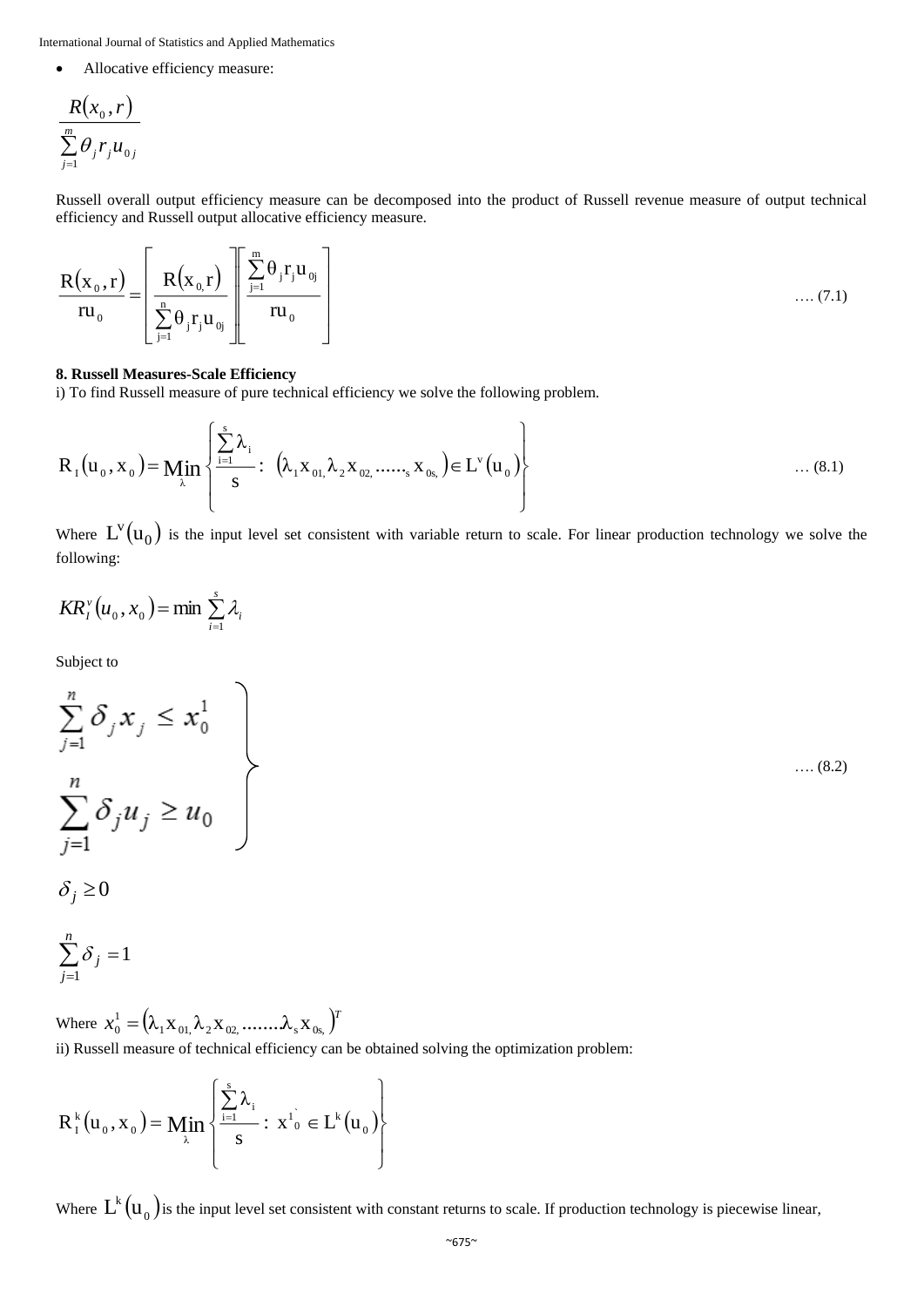$$
KR_t^k(u_0, x_0) = \min \sum_{i=1}^s \lambda_i
$$

Such that

$$
\sum_{j=1}^{n} \delta_j x_j \le x_0^1
$$
\n
$$
\sum_{j=1}^{n} \delta_j u_j \ge u_0
$$
\n
$$
\delta_j \ge 0
$$
\n
$$
\sum_{j=1}^{n} \delta_j = 1
$$

$$
\ldots . (8.3)
$$

Where 
$$
x_0^1 = (\lambda_1 \mathbf{x}_{01}, \lambda_2 \mathbf{x}_{02}, \dots, \lambda_k \mathbf{x}_{0k})^T
$$

Russell input scale efficiency is defined as,

$$
RISE = \frac{R_I^k(u_0, x_0)}{R_I^v(u_0, x_0)}
$$

- $L^k(u_0, x_0) \supseteq L^{\nu}(u_0, x_0)$
- $R_I^k(u_0, x_0) \leq R_I^v(u_0, x_0)$ *I*  $\frac{k}{I}(u_0, x_0) \leq$
- $0 \leq RISE(u_0, x_0) \leq 1$

iii) Russell output pure technical efficiency can be found solving the following optimization problem.

$$
R_0^{\nu}(x_0, u_0) = Max \left\{ \frac{\sum_{i=1}^{m} \theta_i}{m} : (\theta_1 u_{01}, \dots \theta_m u_{0m}) \in p^{\nu}(x_0) \right\} \dots (8.4)
$$

Where  $p^{\nu}(x_0)$  is output level set consistent with variable returns to scale. As a linear programming problem  $R_0^v(x_0, u_0)$  can be viewed as

$$
mR_0^v(x_0,u_0) = Max \sum_{i=1}^m \theta_i
$$

Such that 
$$
\sum_{j=1}^{n} \delta_j x_j \le x_0
$$

$$
\sum_{j=1}^{n} \delta_j u_j \ge u_0^1
$$

1 *j*

…. (8.5)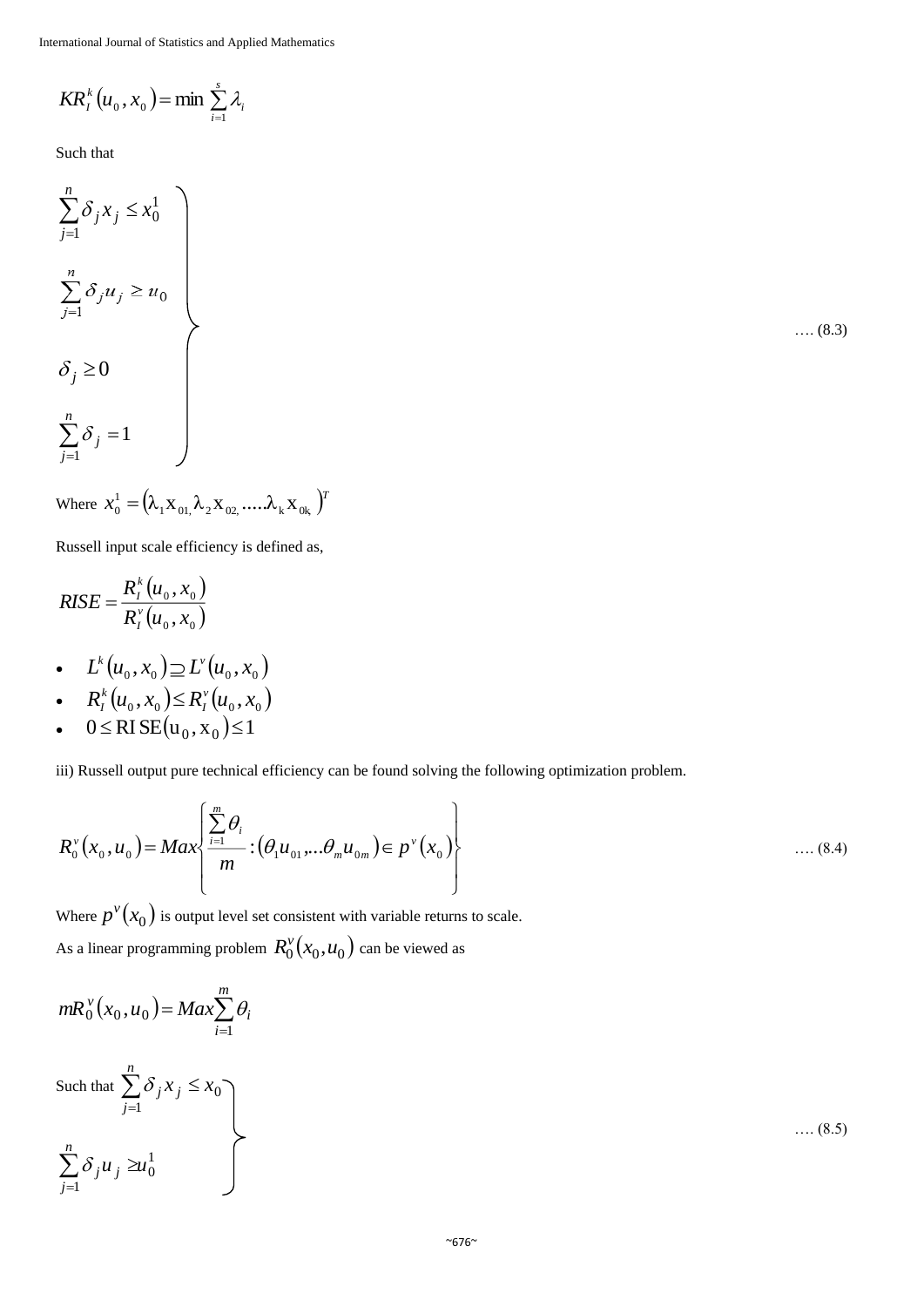$$
\sum_{j=1}^n \delta_j =1
$$

$$
\delta_j \ge 0, j = 1, 2, \dots, n
$$

Where  $u_0^1 = \left(\theta_1u_{01}\!,\theta_2u_{02}\!,\ldots\!,\ldots\!,\theta_mu_{0m}\!,\right)^T$  $\theta_0^1 = (\theta_1 u_{01} \theta_2 u_{02} \ldots \ldots \ldots \theta_n)$ 

Russel output technical efficiency can be obtained solving the following optimization problem:

$$
R_o^k(x_0, u_0) = Max \left\{ \frac{\sum_{i=1}^m \theta_i}{m} : (\theta_1 u_{01}, \dots, \theta_m u_{0m}) \in L^k(u_0) \right\} \dots (8.6)
$$

Where  $L^k(u_{0}^{\phantom{\dag}})$  is consistent with constant returns to scale As a linear programming problem  $R_0^k(x_0, u_0)$  can be viewed as,

$$
mR_0^k(x_0,u_0)=Max_{i=1}^m\theta_i
$$

*n*

Subject to  $\sum \delta_i x_i \leq x_0$ 1  $x : \leq x$ *j*  $\sum_{j=1} \delta_j x_j \leq$  $\delta$ 1 0 1 *u u n j*  $\sum_{j=1}$  $\delta_j u_j$  $\delta$  :  $u$  :  $\geq$  $\delta_j \geq 0, j = 1,2,......n$  $u_0^1 = (\theta_1 u_{01}, \dots, \theta_m u_{0m})^T$  $\theta_0^1 = (\theta_1 u_{01}, \dots, \theta_n)$ 

…. (8.7)

## **9. Conclusions**

Theoretical consideration of technical efficiency has existed since Koopmans defined it for production possibilities for which it is not possible to increase any output without simultaneously increasing any input, ceteris paribus*.* The nonparametric approach to efficiency measurement known as Data Envelopment Analysis is based on the index of Farrell, which measures radial reduction in all inputs consistent with observed output. Even after Farrell efficiency is achieved, however, there may exist additional slack in individual inputs, suggesting that the Farrell index does not necessarily measure Koopmans inefficiency. To solve this problem, the non-radial Russell measure was introduced. In this paper we proposed various concepts of Russell measure of technical efficiencies in data envelopment analysis,

## **10. References**

- 1. Afriat S. Efficiency Estimation of Production Functions, International Economic Review. 1972; 13:568-98.
- 2. Aigner DJ, Chu SF. On Estimating the Industry Production Function', American Economic Review. 1968; 58:826-39.
- 3. Aigner DJ, Lovell CAK, Schmidt P. Formulation and Estimation of Stochastic Frontier Production Function Models, Journal of Econometrics. 1977; 6:21-37.
- 4. Banker Cooper, Seiford Thrall, Chu. Returns to scale in different DEA models, European Journal of Operations Research. 2004; 154:345-362.
- 5. Charnes A, Cooper WW, Rhodes E. Evaluating program and Managerial Efficiency: An Application of Data Envelopment Analysis to Program Follow Through', Management Science. 1981; 27:668-697.
- 6. Coelli TJ. A Computer Program for Frontier Production Function Estimation-Frontier, Version 2.0', Economics letters. 1992; 39:29-32.
- 7. Coelli TJ, Battese GE. A Frontier Production Function for Panel Data: With Applications to the Australian Dairy Industry', Paper presented at the Australian Econometric Conference, Melbourne, 1986.
- 8. Greene. On the estimation of a flexible frontier production model, Journal of Econometrics. 1980; 13:101-115.
- 9. Jondrow J, Materov IS, Schmidt P. Lovell CAK. On the Estimation of Technical Inefficiency in the Stochastic Frontier production Function Model, Journal of Econometrics. 1982; 19:233-238.